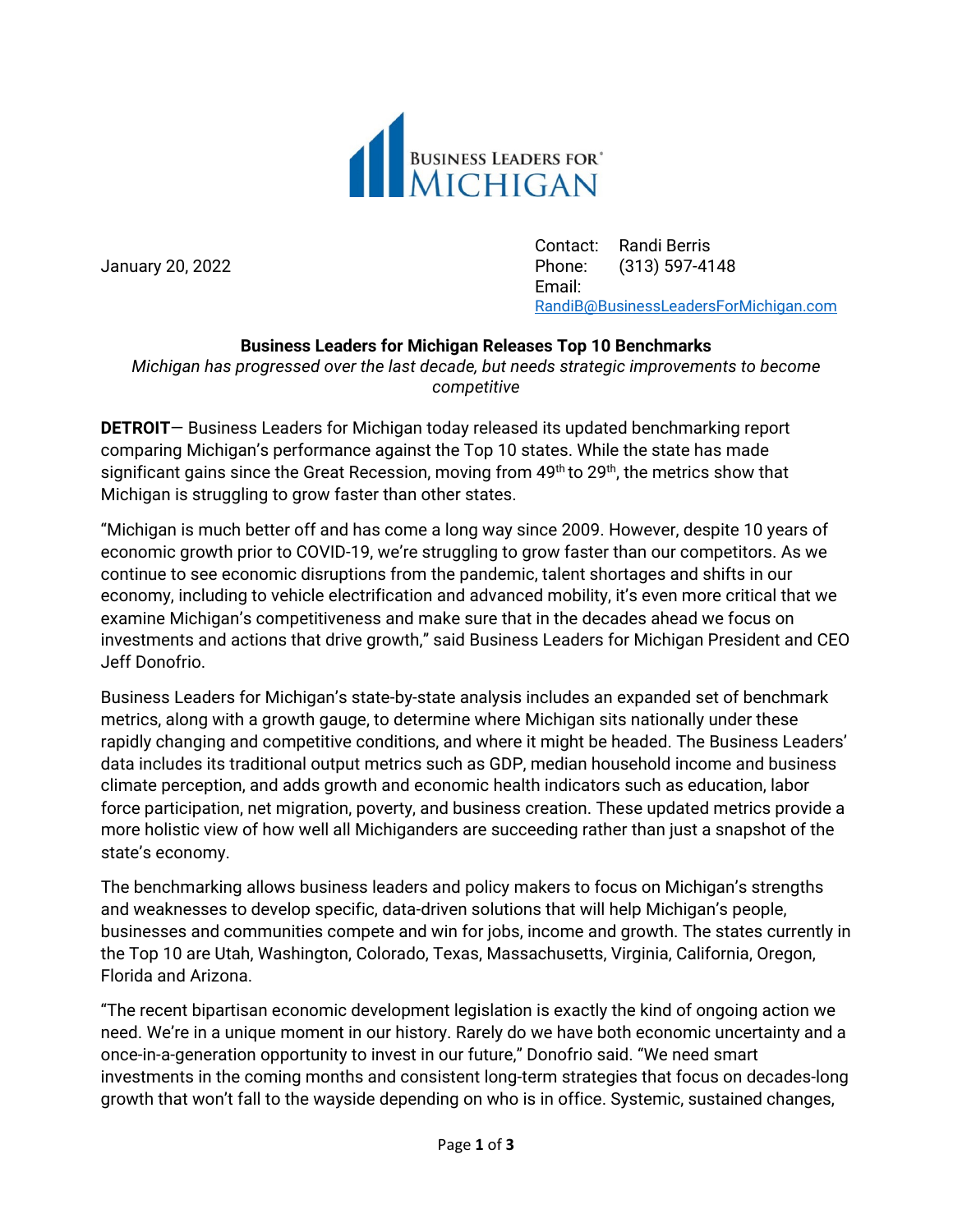including in workforce and talent development and customer service, are necessary to change our trajectory from being an average state, to being Top 10."

Other states are passing Michigan in a number of growth metrics. For example, while the nation as a whole saw a dip in the labor force participation rate over the past three years, Michigan's decline was greater than Top 10 states (-2.7% for Michigan compared to -1.1% for Top 10). And, while the educational attainment rate climbed at a slightly faster pace than the Top 10 states (5.4% compared to 5.2%), additional work needs to be done to close the gap. Steps taken thus far include strong bipartisan measures to invest in training and degree programs and setting a goal of having 60% of the working-age population with a degree or credential by 2030.

Business Leaders for Michigan's eight key metrics provide a snapshot of what it takes to be a Top 10 state, and Michigan's rankings for each (three-year growth rank shows Michigan's pace of change over the last three years relative to all other states):

| <b>Metric</b>                         | <b>Current rank</b> | 3-year growth rank |
|---------------------------------------|---------------------|--------------------|
| Labor force participation             | 41                  | 44                 |
| <b>Educational attainment</b>         | 35                  | 20                 |
| Net talent migration <sup>1</sup>     | 19                  | 19                 |
| Net business creation <sup>1</sup>    | 20                  | 20                 |
| <b>Business climate</b><br>perception | 15                  | 2                  |
| Poverty                               | 34                  | 8                  |
| GDP per capita                        | 36                  | 37                 |
| Median household income               | 35                  | 40                 |

The data shows that the Top 10 states have fundamental strengths in two areas: 1) Education and talent - which correlates to higher labor force participation, lower poverty rates and higher median household income; and 2) Economic growth – which correlates to higher net migration and new business creation.

<span id="page-1-0"></span><sup>&</sup>lt;sup>1</sup> Same metric used for current rank and 3-year percent growth rank due to high year-to-year volatility